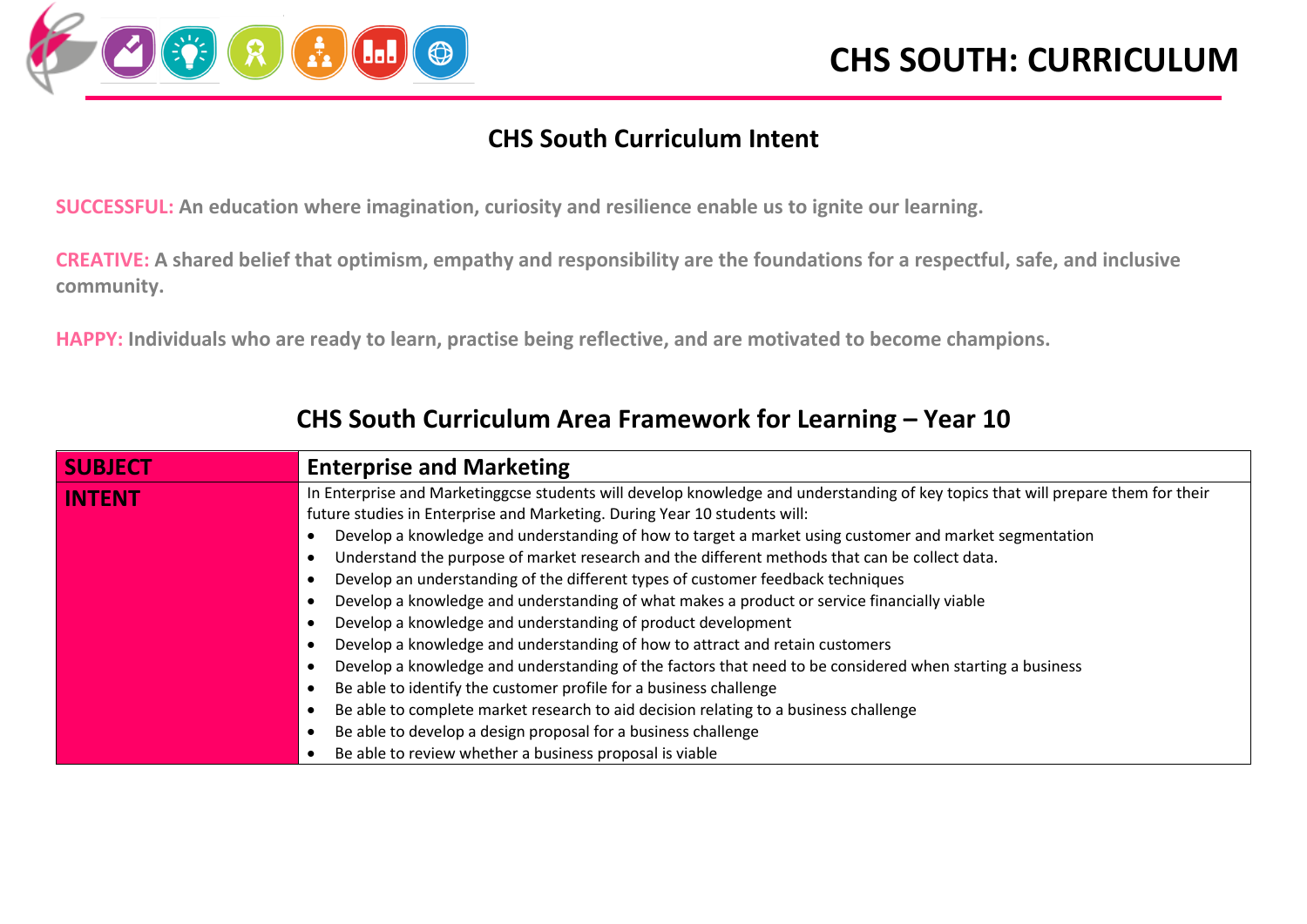

| <b>Year Group</b>                     | 10                                                                                                                                                                                                                                                                                                                                                                                                                                                                                                                                                                                                                                |                                                                                                                                                                                                                                                                                                                                                                                                                                                                                                                      |                                                                                                                                                                                                                                                                                                                                                                                                                                                                                                                                                 |                                                                                                                                                                                                                                                                                                                                                                                                                                                                                                                                                                                                                                   |                                                                                                                                                                                                                                                                                                                                                                                                                                                                                                                                                                                                            |                                                                                                                                                                                                                                                                                                                                                                                                                                                                                                                                                                    |  |
|---------------------------------------|-----------------------------------------------------------------------------------------------------------------------------------------------------------------------------------------------------------------------------------------------------------------------------------------------------------------------------------------------------------------------------------------------------------------------------------------------------------------------------------------------------------------------------------------------------------------------------------------------------------------------------------|----------------------------------------------------------------------------------------------------------------------------------------------------------------------------------------------------------------------------------------------------------------------------------------------------------------------------------------------------------------------------------------------------------------------------------------------------------------------------------------------------------------------|-------------------------------------------------------------------------------------------------------------------------------------------------------------------------------------------------------------------------------------------------------------------------------------------------------------------------------------------------------------------------------------------------------------------------------------------------------------------------------------------------------------------------------------------------|-----------------------------------------------------------------------------------------------------------------------------------------------------------------------------------------------------------------------------------------------------------------------------------------------------------------------------------------------------------------------------------------------------------------------------------------------------------------------------------------------------------------------------------------------------------------------------------------------------------------------------------|------------------------------------------------------------------------------------------------------------------------------------------------------------------------------------------------------------------------------------------------------------------------------------------------------------------------------------------------------------------------------------------------------------------------------------------------------------------------------------------------------------------------------------------------------------------------------------------------------------|--------------------------------------------------------------------------------------------------------------------------------------------------------------------------------------------------------------------------------------------------------------------------------------------------------------------------------------------------------------------------------------------------------------------------------------------------------------------------------------------------------------------------------------------------------------------|--|
| <b>Rationale/</b><br><b>Narrative</b> | This course is new to students and will be completed during Year 10 and 11. The course is assessed via 3 units. R064: Enterprise and marketing<br>concepts (External Exam), R065: Design a business proposal (Centre Assessed Coursework) and R066: Market and pitch a business proposal<br>(Centre Assessed Coursework).<br>Students will begin by studying the content of R064 to allow them to build their knowledge of Enterprise and Marketing and allow them to sit<br>their first attempt at the external exam in May 2022. They will also cover the content for R065 and complete their coursework in the summer<br>term. |                                                                                                                                                                                                                                                                                                                                                                                                                                                                                                                      |                                                                                                                                                                                                                                                                                                                                                                                                                                                                                                                                                 |                                                                                                                                                                                                                                                                                                                                                                                                                                                                                                                                                                                                                                   |                                                                                                                                                                                                                                                                                                                                                                                                                                                                                                                                                                                                            |                                                                                                                                                                                                                                                                                                                                                                                                                                                                                                                                                                    |  |
|                                       | <b>Autumn 1</b>                                                                                                                                                                                                                                                                                                                                                                                                                                                                                                                                                                                                                   | <b>Autumn 2</b>                                                                                                                                                                                                                                                                                                                                                                                                                                                                                                      | <b>Spring 1</b>                                                                                                                                                                                                                                                                                                                                                                                                                                                                                                                                 | <b>Spring 2</b>                                                                                                                                                                                                                                                                                                                                                                                                                                                                                                                                                                                                                   | <b>Summer 1</b>                                                                                                                                                                                                                                                                                                                                                                                                                                                                                                                                                                                            | <b>Summer 2</b>                                                                                                                                                                                                                                                                                                                                                                                                                                                                                                                                                    |  |
| <b>KNOWLEDGE</b>                      | R064 - Enterprise and<br>marketing concepts                                                                                                                                                                                                                                                                                                                                                                                                                                                                                                                                                                                       | R064 - Enterprise and<br>marketing concepts                                                                                                                                                                                                                                                                                                                                                                                                                                                                          | R064 - Enterprise and<br>marketing concepts                                                                                                                                                                                                                                                                                                                                                                                                                                                                                                     | R064 - Enterprise and<br>marketing concepts                                                                                                                                                                                                                                                                                                                                                                                                                                                                                                                                                                                       | R064 - Enterprise and<br>marketing concepts                                                                                                                                                                                                                                                                                                                                                                                                                                                                                                                                                                | R065 - Design a business<br>proposal                                                                                                                                                                                                                                                                                                                                                                                                                                                                                                                               |  |
|                                       | <b>LO1: Understand how to</b><br>target a market<br>including segmentation,<br>market research, and<br>customer feedback.<br>What is a<br>customer?<br>Difference between<br>$\bullet$<br>product/services/<br>How market<br>$\bullet$<br>segmentation is<br>used by business to<br>target customers<br>The benefits of<br>$\bullet$<br>market<br>segmentation<br>Different types of<br>$\bullet$<br>market<br>segmentation<br>What is market<br>$\bullet$<br>research?<br>Primary research<br>$\bullet$<br>Secondary Research<br>$\bullet$                                                                                       | <b>LO2: Understand what</b><br>makes a product or<br>service financially viable<br>including fixed and<br>variable costs, revenue,<br>profit and breakeven.<br><b>Fixed Cost</b><br>How to calculate<br>$\bullet$<br>total revenue<br>Break-even and<br>$\bullet$<br>break-even graphs<br>How profit is calculated in<br>unit and output by<br>business.<br>LO3: Understand product<br>development including<br>product lifecycle,<br>extension strategies,<br>product differentiation,<br>UPs and external factors. | <b>LO3: Understand</b><br>product development<br>including product<br>lifecycle, extension<br>strategies, product<br>differentiation, UPs and<br>external factors.<br>Introduction to the<br>concept of the<br>product lifecycle<br>Creating product<br>$\bullet$<br>differentiation in<br><b>business</b><br>Impact of external<br>factors on product<br>development<br>focusing.<br><b>LO4: Understand how to</b><br>attract and retain<br>customer including<br>income, competitors,<br>production costs, pricing<br>strategies, advertising | <b>LO4: Understand how to</b><br>attract and retain customer<br>including income,<br>competitors, production<br>costs, pricing strategies,<br>advertising methods, sale<br>promotion techniques.<br>How businesses<br>$\bullet$<br>consider how to price a<br>product to<br>attract/retain<br>customers<br>Importance of good<br>customer service to<br>attract and retain<br>customers for a<br>business focusing.<br>Different forms and<br>$\bullet$<br>features of business<br>ownership for business<br>start-ups<br>Sources of capital to<br>$\bullet$<br>start up a business.<br><b>Business Plan details</b><br>$\bullet$ | <b>LO5: Understand factors for</b><br>consideration when<br>starting up a business<br>Sources of capital to<br>start up a business<br>The importance of<br>$\bullet$<br>business planning<br><b>Business Plan</b><br>$\bullet$<br><b>LO6: Understand different</b><br>functional activities needed<br>to support a business start-<br>up<br>The purpose of the<br>$\bullet$<br>different function<br>areas needed for a new<br>business<br>$\bullet$<br>Focus on human<br>resources functions<br>including Recruitment<br>and selection, Training<br>and development,<br>Performance<br>management, Health | LO1: Be able to identify the<br>customer profile for a<br>business challenge<br>How to identify<br>$\bullet$<br>customers and how<br>businesses build a<br>customer profile<br>Benefits of market<br>segmentation and how<br>this applied within<br>businesses e.g. age,<br>gender etc.<br>LO2: Be able to complete<br>market research to aid<br>decisions relating to a<br>business challenge.<br>Market Research to<br>include<br>primary/secondary<br>methods, purpose,<br>types, how to carry out<br>research<br>Sampling methods used<br>by business - How to |  |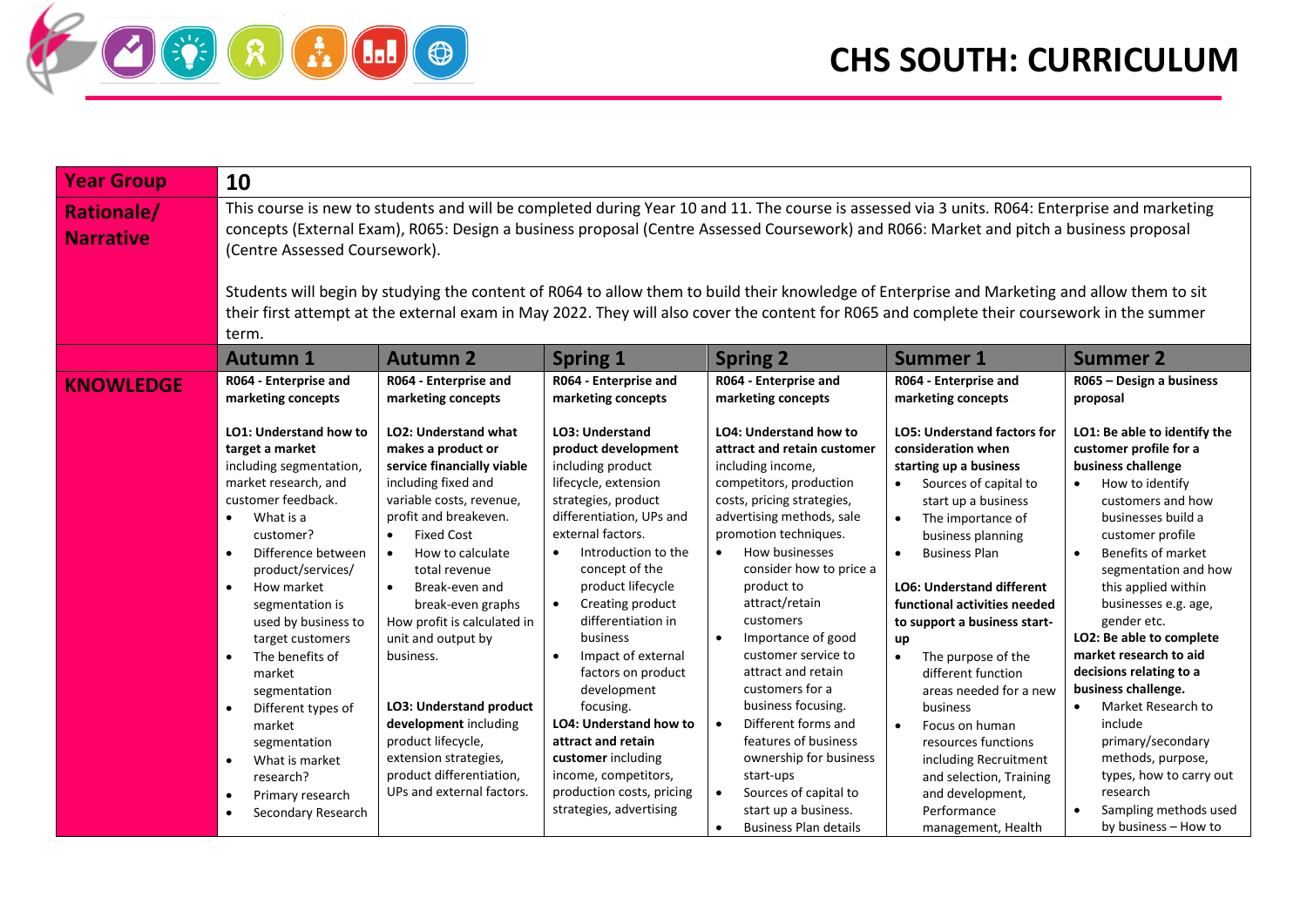## **CHS SOUTH: CURRICULUM**

|                    | Difference between<br>$\bullet$<br>primary and<br>secondary research.<br><b>LO2: Understand what</b><br>makes a product or<br>service financially viable<br>including fixed and<br>variable costs, revenue,<br>profit and breakeven.<br><b>Fixed Cost</b><br>$\bullet$<br>How to calculate<br>$\bullet$<br>total revenue<br>Break-even and<br>$\bullet$<br>break-even graphs<br>How profit is<br>$\bullet$<br>calculated in unit<br>and output by<br>business. | Introduction to the<br>$\bullet$<br>concept of the<br>product lifecycle<br>$\bullet$<br>Creating product<br>differentiation in<br>business<br>$\bullet$<br>Impact of external<br>factors on product<br>development<br>focusing.<br>$\bullet$ | methods, sale promotion<br>techniques.<br>How businesses<br>$\bullet$<br>consider how to<br>price a product to<br>attract/retain<br>customers<br>Importance of good<br>$\bullet$<br>customer service to<br>attract and retain<br>customers for a<br>business focusing.<br>Different forms and<br>$\bullet$<br>features of business<br>ownership for<br>business start-ups<br>Sources of capital to<br>start up a business.<br><b>Business Plan details</b><br>$\bullet$ | <b>LO5: Understand factors for</b><br>consideration when<br>starting up a business<br>Different forms and<br>features of business<br>ownership for business<br>start- ups to include<br>Sole trader,<br>partnership, franchises<br>Sources of capital to start | and safety in the<br>workplace and<br>Compliance with<br>employment legislation<br>Main activities of the<br>marketing functions<br>including marketing<br>mix and market<br>research<br>Main activities of the<br>$\bullet$<br>operational function<br>area: production,<br>quality control, stock,<br>and logistics to carry<br>out research<br>Sampling methods<br>used by business -<br>How to review the<br>results of market<br>research to include:<br>data collection,<br>presentation, analysis<br>Using market research<br>$\bullet$ | review the results of<br>market research to<br>include: data collection,<br>presentation, analysis<br>$\bullet$<br>Using market research                                               |
|--------------------|----------------------------------------------------------------------------------------------------------------------------------------------------------------------------------------------------------------------------------------------------------------------------------------------------------------------------------------------------------------------------------------------------------------------------------------------------------------|----------------------------------------------------------------------------------------------------------------------------------------------------------------------------------------------------------------------------------------------|-------------------------------------------------------------------------------------------------------------------------------------------------------------------------------------------------------------------------------------------------------------------------------------------------------------------------------------------------------------------------------------------------------------------------------------------------------------------------|----------------------------------------------------------------------------------------------------------------------------------------------------------------------------------------------------------------------------------------------------------------|------------------------------------------------------------------------------------------------------------------------------------------------------------------------------------------------------------------------------------------------------------------------------------------------------------------------------------------------------------------------------------------------------------------------------------------------------------------------------------------------------------------------------------------------|----------------------------------------------------------------------------------------------------------------------------------------------------------------------------------------|
| <b>SKILLS</b>      | <b>Evaluation skills</b><br>$\bullet$<br>Metacognitive<br>$\bullet$<br>practice<br>Exam technique<br>$\bullet$<br>Identifying and<br>$\bullet$<br>selecting<br>information<br>Breaking down key<br>information                                                                                                                                                                                                                                                 | <b>Evaluation skills</b><br>$\bullet$<br>Metacognitive<br>$\bullet$<br>practice<br>Exam technique<br>$\bullet$<br>Identifying and<br>$\bullet$<br>selecting information<br>Breaking down key<br>$\bullet$<br>information                     | <b>Evaluation skills</b><br>$\bullet$<br>Metacognitive<br>$\bullet$<br>practice<br>Exam technique<br>$\bullet$<br>Identifying and<br>$\bullet$<br>selecting<br>information<br>Breaking down key<br>information                                                                                                                                                                                                                                                          | <b>Evaluation skills</b><br>$\bullet$<br>Metacognitive practice<br>$\bullet$<br>Exam technique<br>$\bullet$<br>Identifying and<br>$\bullet$<br>selecting information<br>Breaking down key<br>$\bullet$<br>information                                          | <b>Evaluation skills</b><br>$\bullet$<br>Metacognitive practice<br>$\bullet$<br>Exam technique<br>$\bullet$<br>Identifying and<br>$\bullet$<br>selecting information<br>Breaking down key<br>$\bullet$<br>information                                                                                                                                                                                                                                                                                                                          | <b>Evaluation skills</b><br>$\bullet$<br>Metacognitive practice<br>$\bullet$<br>Identifying and selecting<br>$\bullet$<br>information<br>Breaking down key<br>$\bullet$<br>information |
| <b>ASSESSMENTS</b> | Assessment 1-<br>$\bullet$<br>Market<br>segmentation and<br>market research -<br>Key assessed piece<br>of work 1<br>Revision test $-$<br>Breakeven - <b>Kev</b>                                                                                                                                                                                                                                                                                                | <b>Autumn Progress</b><br>$\bullet$<br>Test - Key assessed<br>piece of work 3<br>End of Topic Test -<br>$\bullet$<br>LO <sub>3</sub><br>End of Topic Test -<br>LO <sub>4</sub>                                                               | Assessment $1 -$<br>Sample Assessment<br>Material - R064-<br>Key assessed piece<br>of work 4<br>End of Topic Test -<br>LO <sub>3</sub><br>$\bullet$                                                                                                                                                                                                                                                                                                                     | Spring Progress Test -<br>Key assessed piece of<br>work 5<br>Research activity<br>$\bullet$                                                                                                                                                                    | End of Topic Test -<br>$\bullet$<br>LO <sub>5</sub><br>• End of Topic Test - LO6                                                                                                                                                                                                                                                                                                                                                                                                                                                               | $LO1$ – Identify the<br>$\bullet$<br>customer profile for a<br>business challenge task<br>Key assessed piece of<br>work 6                                                              |

**FREE OF**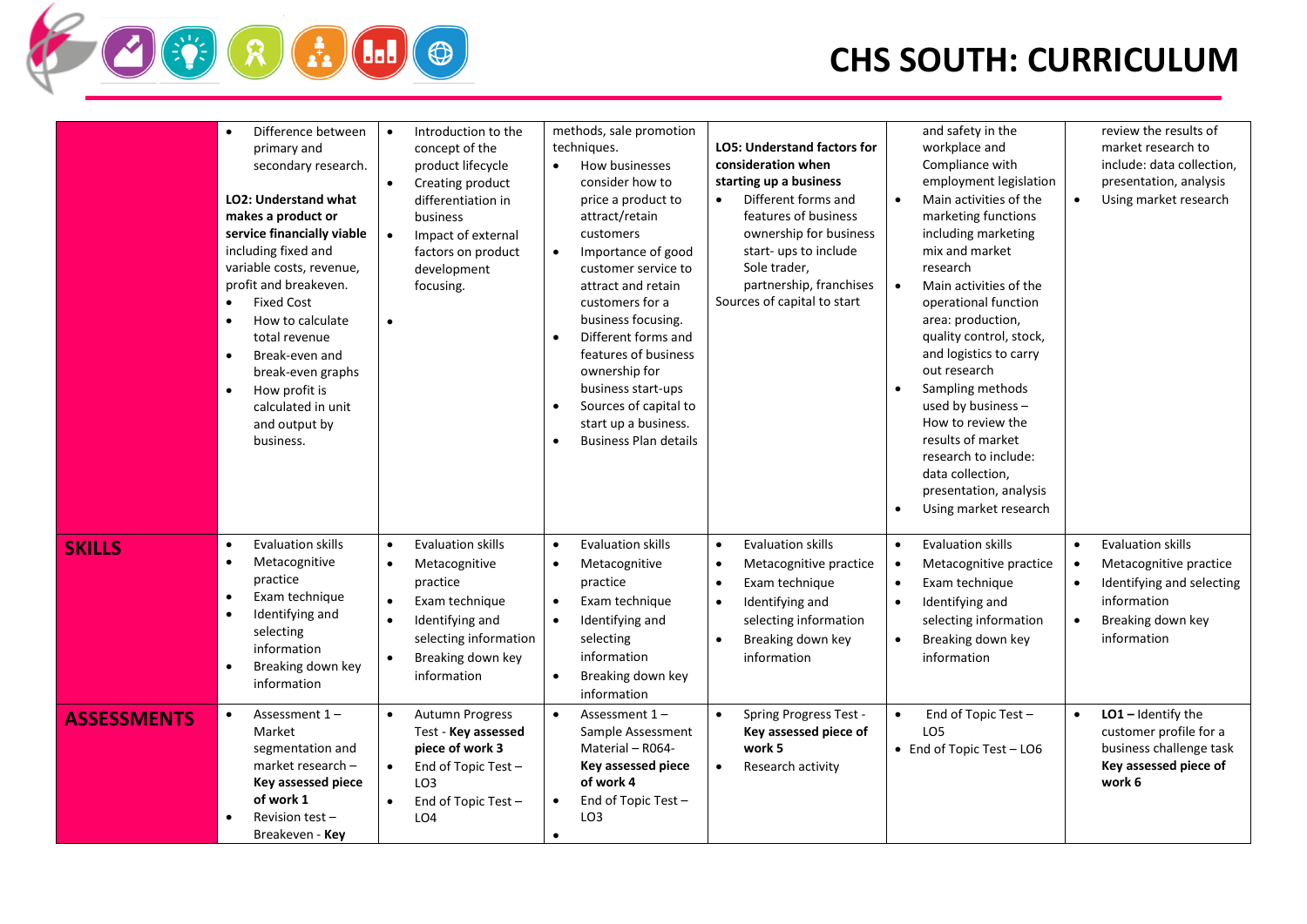# **CHS SOUTH: CURRICULUM**

|                                         | assessed piece of<br>work 2                                                                                                                                                                                                                                                                                                                                                                                                                                                           |                                                                                                                                                                                                                                                                                                                                                                                                                                              |                                                                                                                                                                                                                                                                                            |                                                                                                                                                                                                                                                                                                                                                                                                                                                                                                 |                                                                                                                                                                                                                                                                                                                                                                                        | LO2 - Market Research<br>$\bullet$<br>activity<br>7                                                                                                                                                                                                                 |
|-----------------------------------------|---------------------------------------------------------------------------------------------------------------------------------------------------------------------------------------------------------------------------------------------------------------------------------------------------------------------------------------------------------------------------------------------------------------------------------------------------------------------------------------|----------------------------------------------------------------------------------------------------------------------------------------------------------------------------------------------------------------------------------------------------------------------------------------------------------------------------------------------------------------------------------------------------------------------------------------------|--------------------------------------------------------------------------------------------------------------------------------------------------------------------------------------------------------------------------------------------------------------------------------------------|-------------------------------------------------------------------------------------------------------------------------------------------------------------------------------------------------------------------------------------------------------------------------------------------------------------------------------------------------------------------------------------------------------------------------------------------------------------------------------------------------|----------------------------------------------------------------------------------------------------------------------------------------------------------------------------------------------------------------------------------------------------------------------------------------------------------------------------------------------------------------------------------------|---------------------------------------------------------------------------------------------------------------------------------------------------------------------------------------------------------------------------------------------------------------------|
| <b>HOME</b><br><b>LEARNING</b>          | Home Learning task<br>$\bullet$<br>$1 -$ Revision<br>Questions<br>Home Learning task<br>$\bullet$<br>$2 -$ Revision<br>Questions<br>Home Learning task<br>$\bullet$<br>$3 -$ Revision<br>Questions                                                                                                                                                                                                                                                                                    | Home Learning task<br>$\bullet$<br>4 - Progress Test<br>Revision<br>$\bullet$<br>Home Learning task<br>$5 -$ Revision<br><b>Questions Home</b><br>Learning task $6 -$<br><b>Revision Questions</b>                                                                                                                                                                                                                                           | Home Learning task<br>$\bullet$<br>$7 -$ Revision<br>Questions<br>Home Learning task<br>$\bullet$<br>8 – Revision<br>Questions<br>Home Learning task<br>$\bullet$<br>9 - Revision<br>Questions                                                                                             | Home Learning task 10<br>$\bullet$<br>- Progress Test<br>Revision<br>Home Learning task 11<br>$\bullet$<br>- Revision Questions<br>Home Learning task 12<br>$\bullet$<br>- Revision Questions                                                                                                                                                                                                                                                                                                   | Home Learning task 13<br>- Revision Questions<br>Home Learning task 14<br>$\bullet$<br>- Revision Questions<br>Home Learning task 15<br>$\bullet$<br>- Revision Questions                                                                                                                                                                                                              | Home Learning task 16 -<br>$\bullet$<br><b>Revision Questions</b><br>Home Learning task 17 -<br>$\bullet$<br><b>Revision Questions</b><br>Home Learning task 18 -<br>$\bullet$<br><b>Revision Questions</b>                                                         |
| <b>READING,</b><br><b>WRITING, TALK</b> | <b>Reading Strategies</b><br>$\bullet$<br>of 'predicting', 'ask<br>questions' and<br>'form opinions'<br>used regularly.<br>Opportunities for<br>$\bullet$<br>talk and debate in<br>every lesson using<br>'Talk Protocols'.<br>SEEC used for all<br>$\bullet$<br>Tier 3 Vocab                                                                                                                                                                                                          | Reading Strategies of<br>$\bullet$<br>'predicting', 'ask<br>questions' and 'form<br>opinions' used<br>regularly.<br>Opportunities for<br>$\bullet$<br>talk and debate in<br>every lesson using<br>'Talk Protocols'.<br>SEEC used for all Tier<br>$\bullet$<br>3 Vocab.                                                                                                                                                                       | $\bullet$<br><b>Reading Strategies</b><br>of 'predicting', 'ask<br>questions' and 'form<br>opinions' used<br>regularly.<br>Opportunities for<br>talk and debate in<br>every lesson using<br>'Talk Protocols'.<br>SEEC used for all<br>$\bullet$<br>Tier 3 Vocab.                           | Reading Strategies of<br>'predicting', 'ask<br>questions' and 'form<br>opinions' used<br>regularly.<br>Opportunities for talk<br>and debate in every<br>lesson using 'Talk<br>Protocols'.<br>SEEC used for all Tier 3<br>Vocab.                                                                                                                                                                                                                                                                 | Reading Strategies of<br>$\bullet$<br>'predicting', 'ask<br>questions' and 'form<br>opinions' used<br>regularly.<br>Opportunities for talk<br>and debate in every<br>lesson using 'Talk<br>Protocols'.<br>SEEC used for all Tier 3<br>$\bullet$<br>Vocab.                                                                                                                              | Reading Strategies of<br>$\bullet$<br>'predicting', 'ask<br>questions' and 'form<br>opinions' used regularly.<br>Opportunities for talk<br>$\bullet$<br>and debate in every<br>lesson using 'Talk<br>Protocols'.<br>SEEC used for all Tier 3<br>$\bullet$<br>Vocab. |
| <b>TIER 3 VOCAB</b>                     | Market<br>$\bullet$<br><b>Target Market</b><br>$\bullet$<br>Market<br>$\bullet$<br>Segmentation<br><b>Customer Retention</b><br>$\bullet$<br><b>Market Share</b><br>$\bullet$<br>Market Research<br>$\bullet$<br>Qualitative data<br>$\bullet$<br>Quantitative data<br>$\bullet$<br>Focus group<br>$\bullet$<br>$\bullet$<br>Primary research<br>Secondary research<br>$\bullet$<br><b>Fixed costs</b><br>$\bullet$<br>Variable costs<br>$\bullet$<br><b>Total costs</b><br>$\bullet$ | Product lifecycle<br>$\bullet$<br><b>Extension strategies</b><br>$\bullet$<br>Unique selling point<br>$\bullet$<br>(USP)<br>Function<br>$\bullet$<br>Economic<br>$\bullet$<br>Manufacture<br>Aesthetics<br>$\bullet$<br>Copyright<br>$\bullet$<br>Patent<br>$\bullet$<br>Competitive pricing<br>$\bullet$<br>Price skimming<br>$\bullet$<br>Psychological pricing<br>$\bullet$<br>Price penetration<br>$\bullet$<br>Sole trader<br>$\bullet$ | Personal savings<br>$\bullet$<br>Loan<br>$\bullet$<br>Crowdfunding<br>$\bullet$<br>Small business<br>$\bullet$<br>grants<br><b>Business angel</b><br>$\bullet$<br><b>Business Plan</b><br>$\bullet$<br>Entrepreneur<br>$\bullet$<br><b>Functional area</b><br>$\bullet$<br>Human resources | <b>Potential customers</b><br>$\bullet$<br>Market segmentation<br>$\bullet$<br>Sampling<br>$\bullet$<br>Design<br>$\bullet$<br>Prototype<br>$\bullet$<br>Pricing strategies<br>$\bullet$<br>Break-even point<br>$\bullet$<br>Collating data<br>$\bullet$<br>Customer profile<br>$\bullet$<br>Market research<br>$\bullet$<br>Market segmentation<br>$\bullet$<br>Primary research<br>$\bullet$<br>Pricing strategies<br>$\bullet$<br><b>Risks</b><br>$\bullet$<br>Self- assessment<br>$\bullet$ | Break-even point<br>$\bullet$<br>Collating data<br>$\bullet$<br>Customer profile<br>$\bullet$<br>Market research<br>$\bullet$<br>Market segmentation<br>$\bullet$<br>Primary research<br>$\bullet$<br>Pricing strategies<br>$\bullet$<br>Risks<br>$\bullet$<br>Self- assessment<br>$\bullet$<br>Secondary research<br>$\bullet$<br>Targeting<br>$\bullet$<br>Target group<br>$\bullet$ | Break-even point<br>$\bullet$<br>Collating data<br>Customer profile<br>Market research<br>Market segmentation<br>Primary research<br>Pricing strategies<br><b>Risks</b><br>Self- assessment<br>Secondary research<br>Targeting<br>Target group                      |

**TERED**O